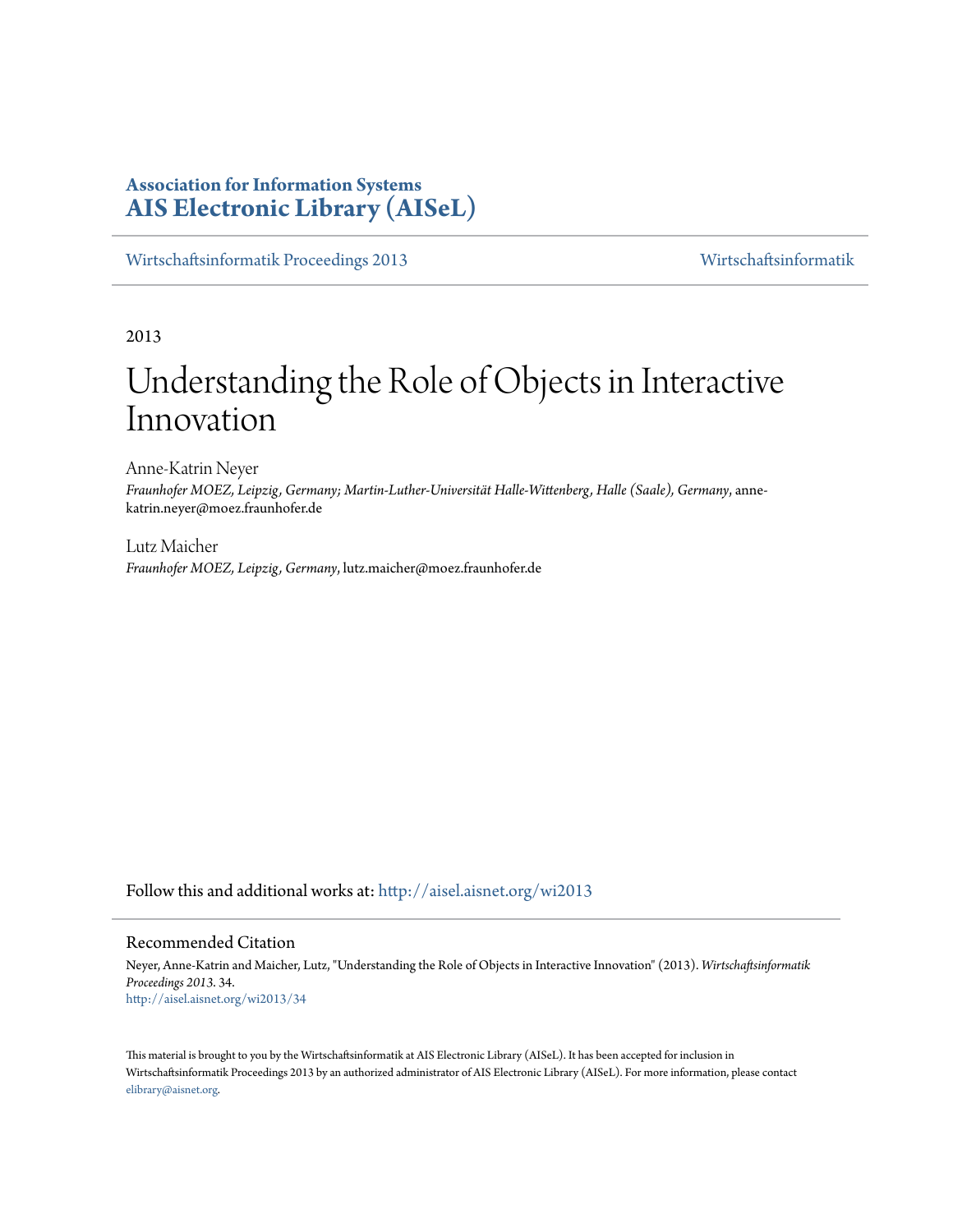# **Understanding the Role of Objects in Interactive Innovation**

Anne-Katrin Neyer<sup>1, 2</sup> and Lutz Maicher<sup>1</sup>

<sup>1</sup> Fraunhofer MOEZ, Leipzig, Germany {anne-katrin.neyer,lutz.maicher}@moez.fraunhofer.de <sup>2</sup> Martin-Luther-Universität Halle-Wittenberg, Halle (Saale), Germany

**Abstract.** The purpose of this paper is to understand the role of objects in interactive innovation, i.e. interaction for innovation among core inside innovators, peripheral inside innovators and outside innovators. Going beyond the predominant usage of 'boundary objects' we argue that a pluralistic approach of objects is needed to better understand and trace the different – and shifting – roles that objects play in interactive innovation. To do so, we develop a framework of the role of objects in interactive innovation. This framework is applied while designing the "IP Industry Base" (IPIB) project for interactive innovation. The IPIB is an innovative analytical database in the field of competitive intelligence (CI). From the lessons learned in this project, we discuss what needs to be considered for the conscious development of objects to foster interactive innovation in the context of highly innovative software development projects.

**Keywords:** interactive innovation, objects, software design, requirements engineering

#### **1 Introduction**

Organizational innovation scholars have shown a wide and deep interest in how organizations can increase its innovation capacity. Research in the field of innovation management is focusing on who is integrated in the innovation process (e.g., [31], [18]) and how this integration is mediated by objects and material artifacts (e.g., [12]).

With regard to who is integrated in the innovation process, scholars have explored how the organization itself can be the main source for innovation, i.e. the closedinnovation paradigm. In this context, the core inside innovators (i.e., the R&D departments) and the peripheral inside innovators (i.e. employees across the boundaries of the R&D department) are considered as central source of innovation (e.g., [18]). Nowadays, the focus has moved towards the analysis of how individuals across organizational boundaries, i.e. outside innovators, can become important innovators, i.e. the open-innovation paradigm (e.g., [30] etc.). In a similar vein, research interests in objects (as drivers for innovation) have a long tradition and have been discussed from a variety of perspectives [19]. In particular, research in the area of boundary objects (e.g. [4], [27], [28]) has been applied to learn more about how distinct boundary ob-

11<sup>th</sup> International Conference on Wirtschaftsinformatik,

 $27<sup>th</sup>$  February – 01<sup>st</sup> March 2013, Leipzig, Germany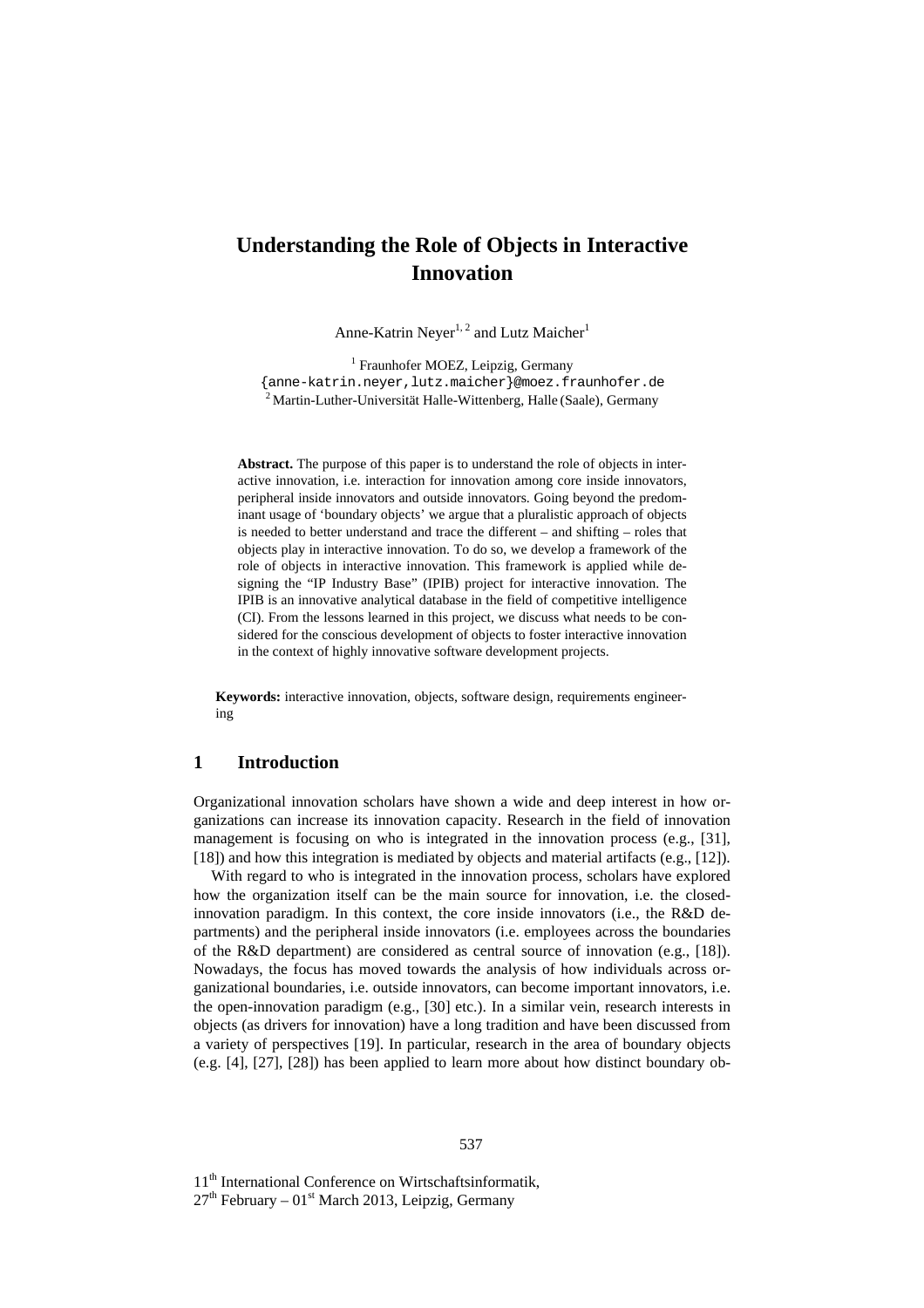ject can be used to integrate a particular type of innovator in the innovation process. For illustration, boundary objects range from the physical prototype of a new automobile to CAD drawings, from storyboard drawings to emails. Thereby, boundary objects are shared tools and methods for solving innovation problems across different contexts. These boundary objects can have different meanings for different types of innovators, but they are familiar to all of them and thus act as a translator.

However, taken as a whole, these two strands of research beg two important issues. *First,* most research – and the resulting theoretical models – focuses on only one or two sources of innovation and their corresponding interaction. Thus, there is the need for a deeper understanding how the three types of innovators, i.e. the core inside innovators, the peripheral inside innovators and the outside innovators - might interact for innovation. We term this specific type of interaction "interactive innovation". *Second,* the role of objects in the interaction among the three types of innovators has been largely overlooked. Scholars have already studied the influence of a variety of (boundary) objects provided by organizations for different types of innovator separately. However, they have not yet laid a foundation for exploring the capabilities of such objects with regard to enable interactive innovation, i.e. the interaction for innovation among the three types of innovators. To close this gap in literature, the aim of this paper is to merge these two perspective and, in doing so, to develop a framework of the role of objects in interactive innovation. This framework has then been applied while designing the "IP Industry Base" (IPIB, [34]) project for interactive innovation. The IPIB is an innovative analytical database in the field of competitive intelligence (CI). The goal of the project is the analysis of the players and the competitive structure in the market for managing and exploiting intellectual property rights (IPR). In the ongoing development of this web-based analytical database all types of innovators are involved and, thus, one need to carefully consider the distinct roles of objects in the interaction among them.

# **2 Theoretical framework**

#### **2.1 Interactive Innovation**

Drawing on Weick's concept of loose coupling [32], we argue that interactive innovation among three types of innovators can be characterized as being loosely coupled, where loosely coupling is "a situation in which elements are responsive, but retain evidence of separateness and identity" [32]. In doing so, we identify three dimensions of interactive innovation: a) situational dimension, i.e. "the situation" in which interactive innovation takes place, b) individual dimension, i.e. the reasons why individuals "retain evidence of separateness and identity" in interactive innovation, and c) the process dimension for interactive innovation, i.e. "in which elements are responsive". Table 1 gives an overview of these three dimensions and its selected specifications under study in this paper, which are derived from Weick's concept of loose coupling. These dimensions and its specifications are not exhaustive but they can be viewed as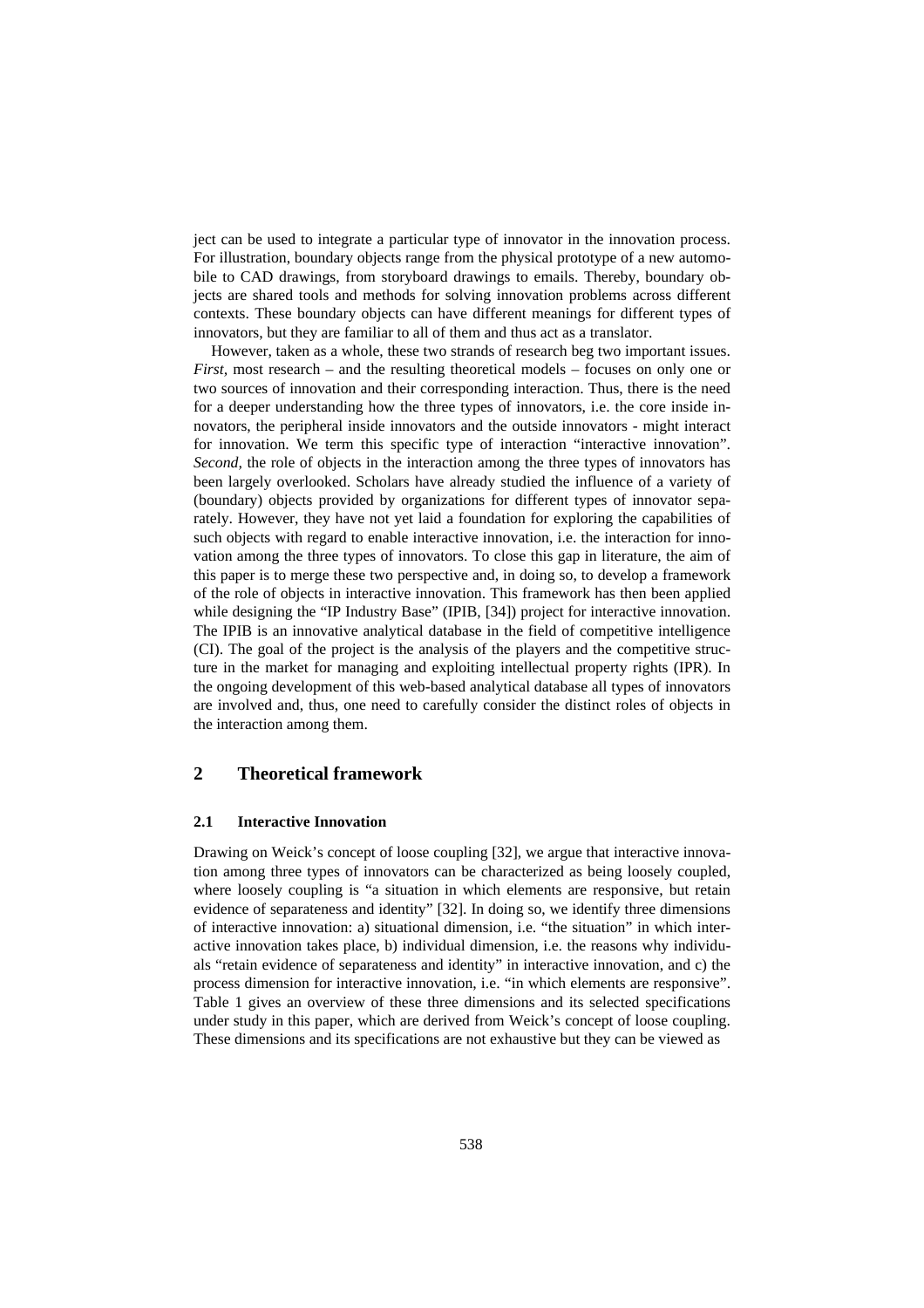central of providing a fruitful account of an explorative analysis of the role of objects in interactive innovation.

| <b>Dimension</b>      | <b>Description</b>                                                                                                                           | <b>Specification</b>                                                               |
|-----------------------|----------------------------------------------------------------------------------------------------------------------------------------------|------------------------------------------------------------------------------------|
| Situational dimension | The situation in which inter-<br>active innovation takes place                                                                               | Ambiguity, e.g. [17], [32]                                                         |
| Individual dimension  | The individuals' abilities and<br>experiences that underlie<br>interactive innovation, which<br>are grounded in individuals'<br>identity.    | Bounded rationality, e.g., [26],<br>sematic & pragmatic boundaries,<br>e.g., $[4]$ |
| Process dimension     | The processes constituting<br>interactive innovation, <i>i.e.</i><br>how responsive are the in-<br>volved individuals towards<br>interaction | Interaction routine dynamics,<br>e.g., $[7]$                                       |

**Table 1.** Three dimensions of interactive innovatio

**Situational dimension.** Martin (1992: 134) [17] argues that "ambiguity is perceived when a lack of clarity, high complexity, or a paradox makes multiple (rather than single or dichotomous) explanations possible". Thus, ambiguous situations are characterized (among others, see [33]) by an unclear problem statement (e.g., individuals have only vague or competing definition of the problem) and by different value orientation and emotional clashes (e.g., without having clear objective information, individuals rely more on personal/and or professional experience to understand the situation). Each innovation process that is designed towards the interaction of the three types of innovators can be seen as ambiguous situation. The problem is not clear – that is the innovative part of the task and each type of innovator is characterized by a distinctive value orientation based on different backgrounds, experience and interests with regard to the problem solution. Accordingly, it is very important that ambiguous situations lack an understanding of cause-effect relationships, e.g. distinct types of innovators do not understand what causes what in the situation. Even if they are sure of the effects they desire, they are uncertain how to obtain them [33]. This gets even more important if organizations aim at interactive innovation.

**Individual dimension.** For as long as interactions are taking place within the existing frame of reference of a particular type of innovator, they are increasingly becoming effective. This is based on the sheer multitude of innovation practices which are available (e.g. [24]) to foster innovation of a single type of innovator or the interaction of up to two types of innovators, e.g. outside innovators and peripheral inside innovators (e.g. marketing, as it is most often the case in the context of lead users). However, once interactions are required from outside that existing reference frame (e.g. the R&D department gets involved in lead user workshops), individuals are con-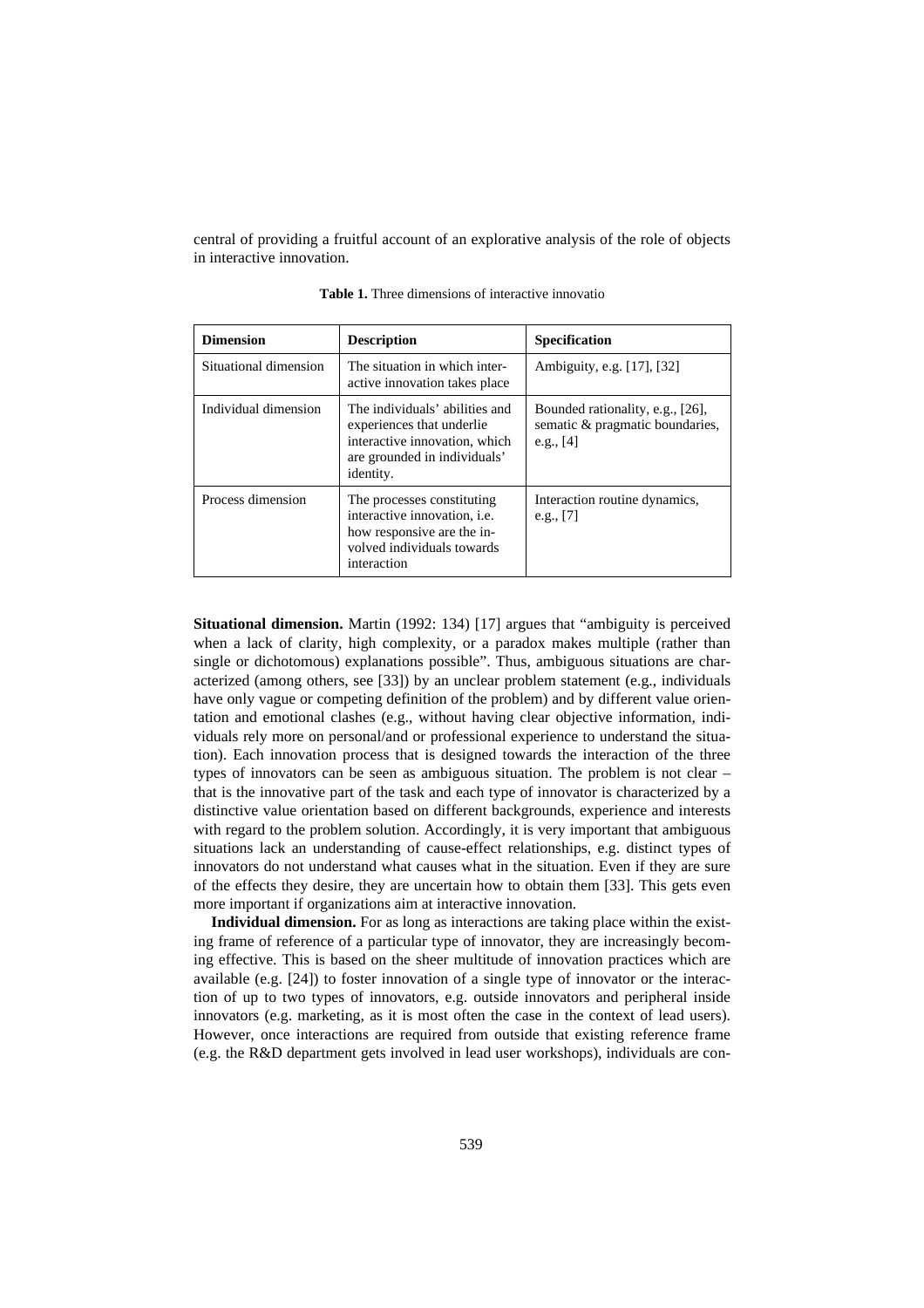fronted with of what Simon (1991) [26] called 'bounded rationality,' and underpinning them are a number of key psychological effects such as 'groupthink' [9]. Fischer (2011) [8] argues that individuals who are meant to share their knowledge outside their traditional frame of reference for interaction might not willing to contribute as the activities are not relevant for them. Also, the inherent need of individuals to keep things simple and stable [22] can foster the emergence of semantic and pragmatic boundaries in interactive innovation among the three types of innovators. Semantic boundaries are boundaries of interpretation. Different types of innovators possess different perspectives on the innovation task, due to their specialization, backgrounds and interests. In interactive innovation each type of innovator interprets the others' knowledge referring to his/her specific context [1]. As a consequence, differences might emerge in the way the shared knowledge is understood, which influences the interaction. In a similar vein, ′′when interests are in conflict, the knowledge developed in one domain generates negative consequences in another′′ [4]. Referring back to James (1907) [10], the combination of dependency and novelty can create different interests among the three types of innovators. This might foster the emergence of pragmatic boundaries in interactive innovation.

**Process dimension***.* Over the last decades, distinct research has been built up around the proposition that routines are underlying processes of organizational capabilities (e.g. [16], [5], [2]). Routines are conceptualized as "repetitive, recognizable patterns of interdependent action, carried out by multiple actors" [7]. The 'path' that routines undergo in practice is embedded in the interaction within a particular type of innovators (e.g. inside innovators) developing and using them in their daily interactions. In short, interaction routines are a 'script for interaction' that people develop together, which becomes increasingly complex as it is done. When other types of innovators are confronted with these interaction routines, there is a possibility that previous characteristics of these routines made sense in their original setting can become misinterpreted in the interactive innovation among three types of innovators. Consequently, there is a risk that these routines can become less comprehensible for the 'joining' types of innovators. In other words, if a routine has been developed and used by the core inside innovators in its local context, it may be problematic to use this routine in interactive innovation, i.e. if outside and peripheral inside innovators join the core insider innovators' interactions. If these routines are introduced by one type of innovators in the interactive innovation, then those actors of a particular type of innovator that have previously worked with this routine will have a different perception or meaning of the routine than actors for which this particular routine is new. Furthermore it can be argued that these routines might have a different functionality in the interactive innovation than they had in their original settings while at the same time become 'biased' for the type of innovator who are used to work with this routine in its original setting. Thus, routines are tightly coupled with its enacting context, and therefore not easily transferable in the setting of interaction innovation.

Figure 1 provides a summary and lays the foundation for conceptualizing objects as enablers and triggers in interactive innovation.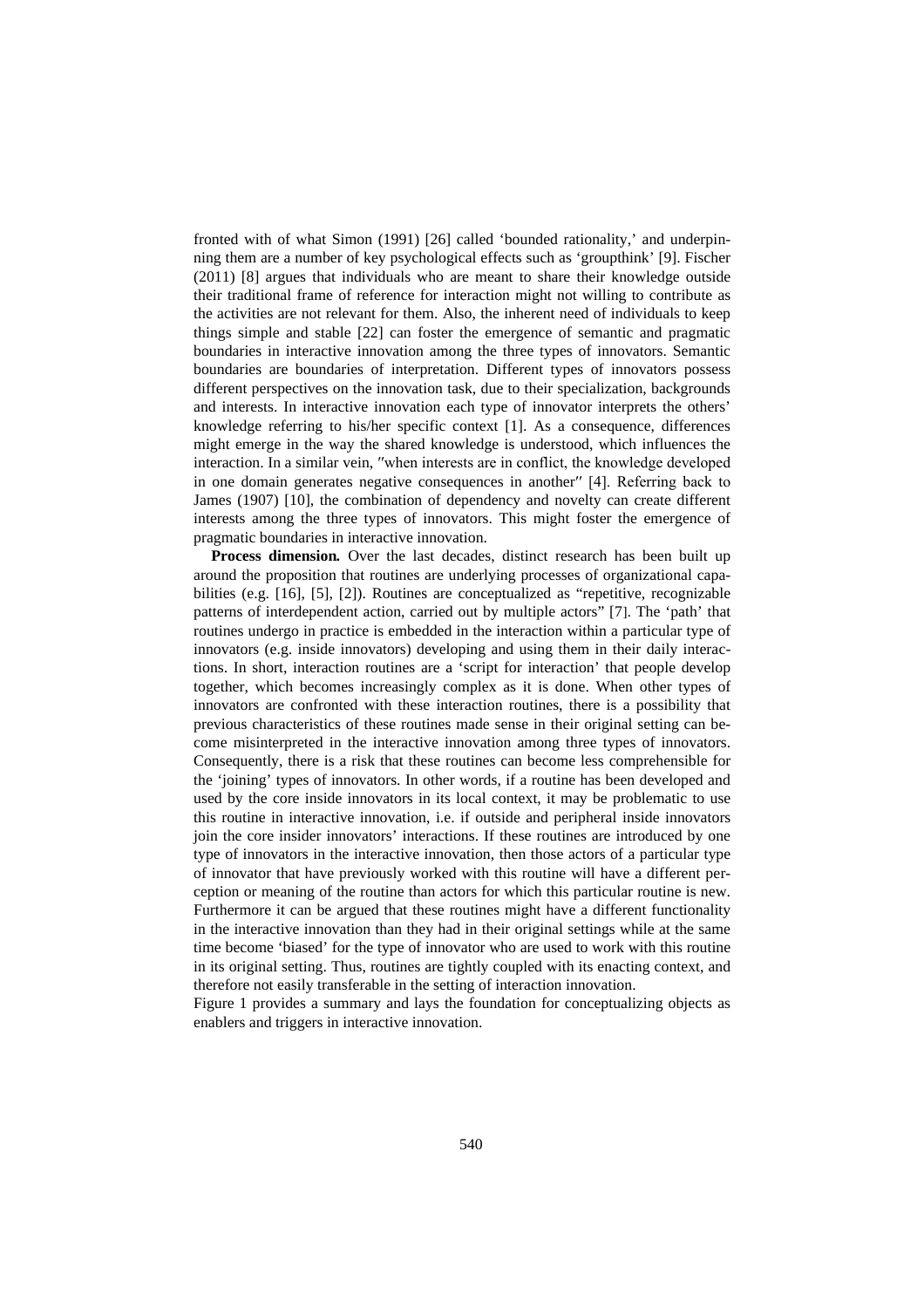

**Fig. 1.** Three dimensions of interactive innovation

#### **2.2 A Pluralistic Approach for Studying Objects in Interactions**

Practices (of interaction) are more than just constellations of intersubjectivity; they are also constellations of "inter-objectivity" [13]. Recent research proposes that objects play an active role in cross-disciplinary cooperation that needs to be better understood [4], [20], [21]. In particular, previous research has underlined the role of boundary objects as enabler of interaction in innovation projects [4]. Building on Nicolini et al. (2012) [19], however, we argue that the so far pre-dominantly applied theory of boundary objects may not be sufficient to understand and design objects, which enable interactive innovation. Understanding objects mainly from a boundary object theory perspective will limit our thinking of objects as "facilitator to work across different types of boundaries" [19]. Thus, to develop a framework for the role of objects in interaction innovation, we need a broader perspective of objects which enables us to integrate the situational, individual and process dimension towards interactive innovation. To do so, we build on Nicolini et al. (2012) [19] who identify in total four perspectives for studying objects in cross-disciplinary interaction. These are: material infrastructures, boundary objects, epistemic objects and activity objects.

**Material infrastructure.** Nicolini et al. (2012) [19] argue that all types of boundaries have the potential to become infrastructure. According to them, objects are thus "black-boxed" at one moment of interaction whereas at a different time they become central. According to Star and Ruhleder (1996) [29] "an infrastructure occurs when local practices are afforded by a larger-scale technology, which can be used in a natural, ready-to-hand fashion" (p. 112). Most infrastructures become "invisible" and only become visible when it stops to perform [19].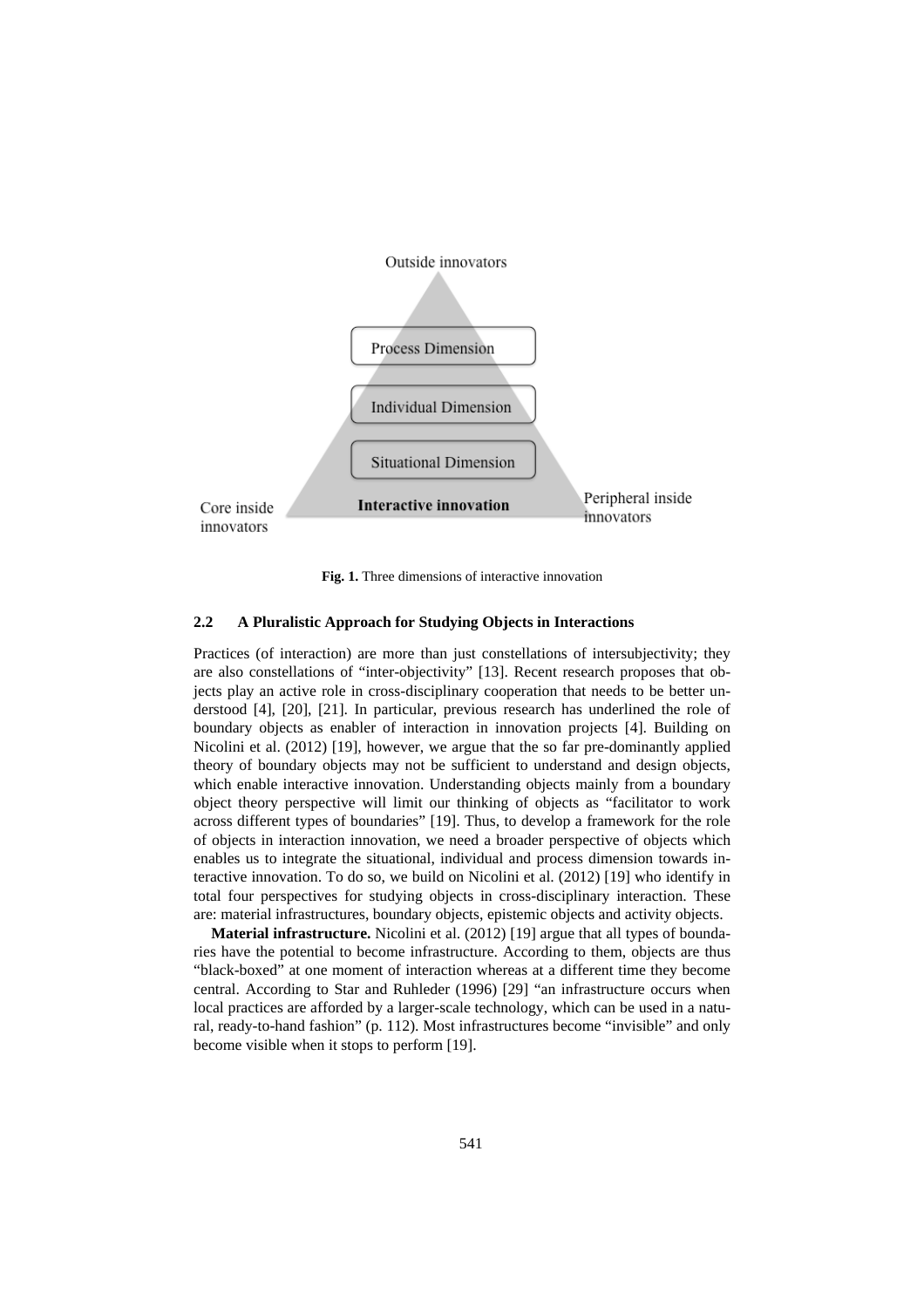**Boundary objects.** Previous research on boundary objects shows that objects turn into boundary objects when they act as translation and transformation devices across various thought worlds (e.g., [1], [3], [4], [28]). Boundary objects are flexible artifacts that "inhabit several intersecting social worlds and satisfy the information requirements of each of them" [28]. Their flexibility is rooted in the fact that they can have different meaning in different work communities or for different types of innovators. Still their structure is common to all these groups and thus, boundary objects can serve as a means of translation in interaction innovation.

**Epistemic objects.** The epistemic perspective focuses on the reasons why individuals engage in searching for alignment to begin their interaction with. A core aspect of this perspective on objects is that it gives hints why solidarity among individuals happens and how it is reflected in the interaction. According to Rheinberger (2005) [25] epistemic objects hold aspects one does not yet know. Thereby, they are open ended and support interaction as source of motivation by their "opacity, their surplus, their material transcendence" [25].

**Activity objects.** The last perspective on explaining interactions by objects is offered by cultural historical activity theory [6], [11], [15]. From this perspective, objects motivate the interaction and direct activities. Thereby, the knowledge of the different types of innovators is hold together. Given the fluency of knowledge, activity objects are emergent, fragmented and are of expanding nature [6].

#### **2.3 A Framework for the Role of Objects in Interactive Innovation**

Juxtaposing the two theoretical lenses, i.e. the concept of loose coupling as well as the pluralistic understanding of objects, we develop our framework for the role of objects in interactive innovation (see Table 2). We argue that the role which an object plays in interactive innovation is influenced by the situational, individual or process dimension as well as the specific theoretical perspective on objects, i.e. material infrastructure, boundary objects, epistemic objects, and activity objects (see Table 2 for a description).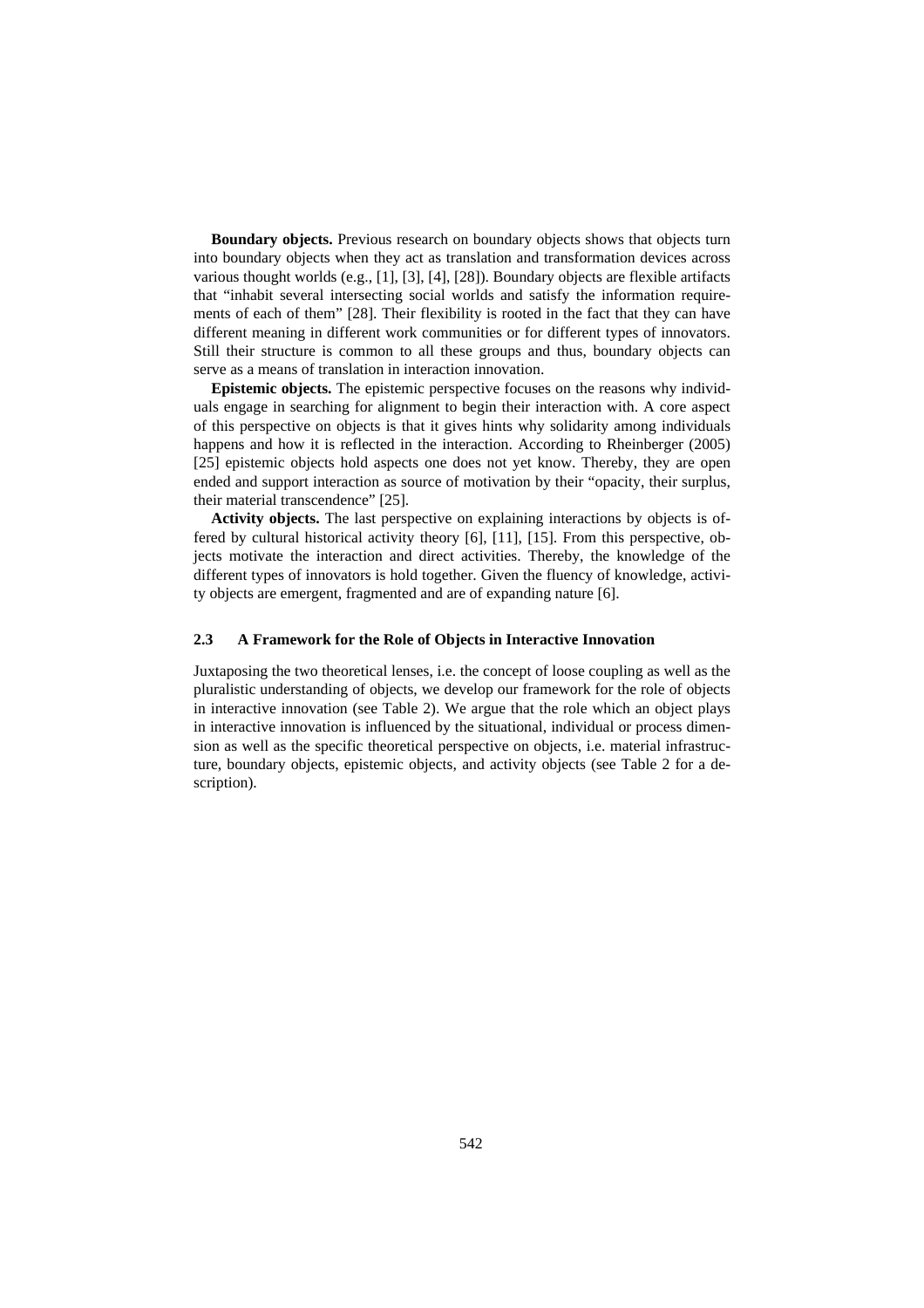| <b>Three dimensions</b> | Theoretical perspectives for studying objects in interactive innovation (adapted from |                          |                               |                   |  |  |
|-------------------------|---------------------------------------------------------------------------------------|--------------------------|-------------------------------|-------------------|--|--|
| influencing             | $[19]$                                                                                |                          |                               |                   |  |  |
| interactive             |                                                                                       |                          |                               |                   |  |  |
| innovation              |                                                                                       |                          |                               |                   |  |  |
|                         | Material in-                                                                          | <b>Boundary ob-</b>      | <b>Epistemic objects</b>      | Activity ob-      |  |  |
|                         | frastructure                                                                          | jects                    |                               | jects             |  |  |
| Situational dimen-      | Everyday<br>com-                                                                      | Objects<br>act<br>as     | Objects generate mutuali-     | Objects<br>moti-  |  |  |
| sion (ambiguity)        | objects<br>mon                                                                        | translation<br>and       | and<br>solidarity<br>ty<br>by | vate interactive  |  |  |
|                         | support and shape                                                                     | transformation           | triggering common value       | innovation<br>by  |  |  |
|                         | interactive innova-                                                                   | device of unclear        | orientation                   | framing<br>emo-   |  |  |
|                         | in<br>tion<br>their                                                                   | problem statements       |                               | tions.<br>They    |  |  |
|                         | conjunction                                                                           |                          |                               | hold<br>together  |  |  |
|                         |                                                                                       |                          |                               | the knowledge     |  |  |
|                         |                                                                                       |                          |                               | of<br>different   |  |  |
|                         |                                                                                       |                          |                               | types of inno-    |  |  |
|                         |                                                                                       |                          |                               | vators            |  |  |
| Individual dimen-       | Objects<br>become                                                                     | Objects<br>support       | Objects foster individu-      | In its emergent   |  |  |
| sion (bounded           | infrastructure                                                                        | overcoming<br>of         | als' attachment with it for   | and expanding     |  |  |
| rationality, se-        | bounded<br>when                                                                       | bounded rationality      | inherent common pursuit       | nature, objects   |  |  |
| mantic & prag-          | rationality<br>and                                                                    | and boundaries to        | in interactive innovation.    | able<br>are<br>to |  |  |
| matic boundaries)       | boundaries are a                                                                      | foster<br>interactive    | This will bring bounded       | continuously      |  |  |
|                         | given and fall in                                                                     | innovation               | rationality and boundaries    | make<br>explicit  |  |  |
|                         | the background                                                                        |                          | in the background.            | and<br>reflect    |  |  |
|                         |                                                                                       |                          |                               | bounded           |  |  |
|                         |                                                                                       |                          |                               | rationality and   |  |  |
|                         |                                                                                       |                          |                               | the emergence     |  |  |
|                         |                                                                                       |                          |                               | of<br>boundaries  |  |  |
|                         |                                                                                       |                          |                               | throughout the    |  |  |
|                         |                                                                                       |                          |                               | of<br>process     |  |  |
|                         |                                                                                       |                          |                               | interactive       |  |  |
|                         |                                                                                       |                          |                               | innovation.       |  |  |
| Process dimension       | The more objects                                                                      | translate<br>Objects     | Objects foster the estab-     | In its fragment-  |  |  |
| (routines)              | become infrastruc-                                                                    | routines<br>in<br>the    | lishment of joint routines    | ed<br>nature      |  |  |
|                         | the<br>ture,<br>more                                                                  | context of interactive   | by creating mutual de-        | objects address   |  |  |
|                         | they are able to                                                                      | innovation<br>which      | pendencies                    | the<br>emerging   |  |  |
|                         | provide<br>support                                                                    | goes<br>beyond<br>the    |                               | contradictions    |  |  |
|                         | for<br>existing                                                                       | local context of a       |                               | routines<br>in    |  |  |
|                         | routines in inter-                                                                    | particular<br>type<br>of |                               | throughout the    |  |  |
|                         | active innovation                                                                     | innovator                |                               | process           |  |  |

## **Table 2.** Framework for the role of objects in interactive innovation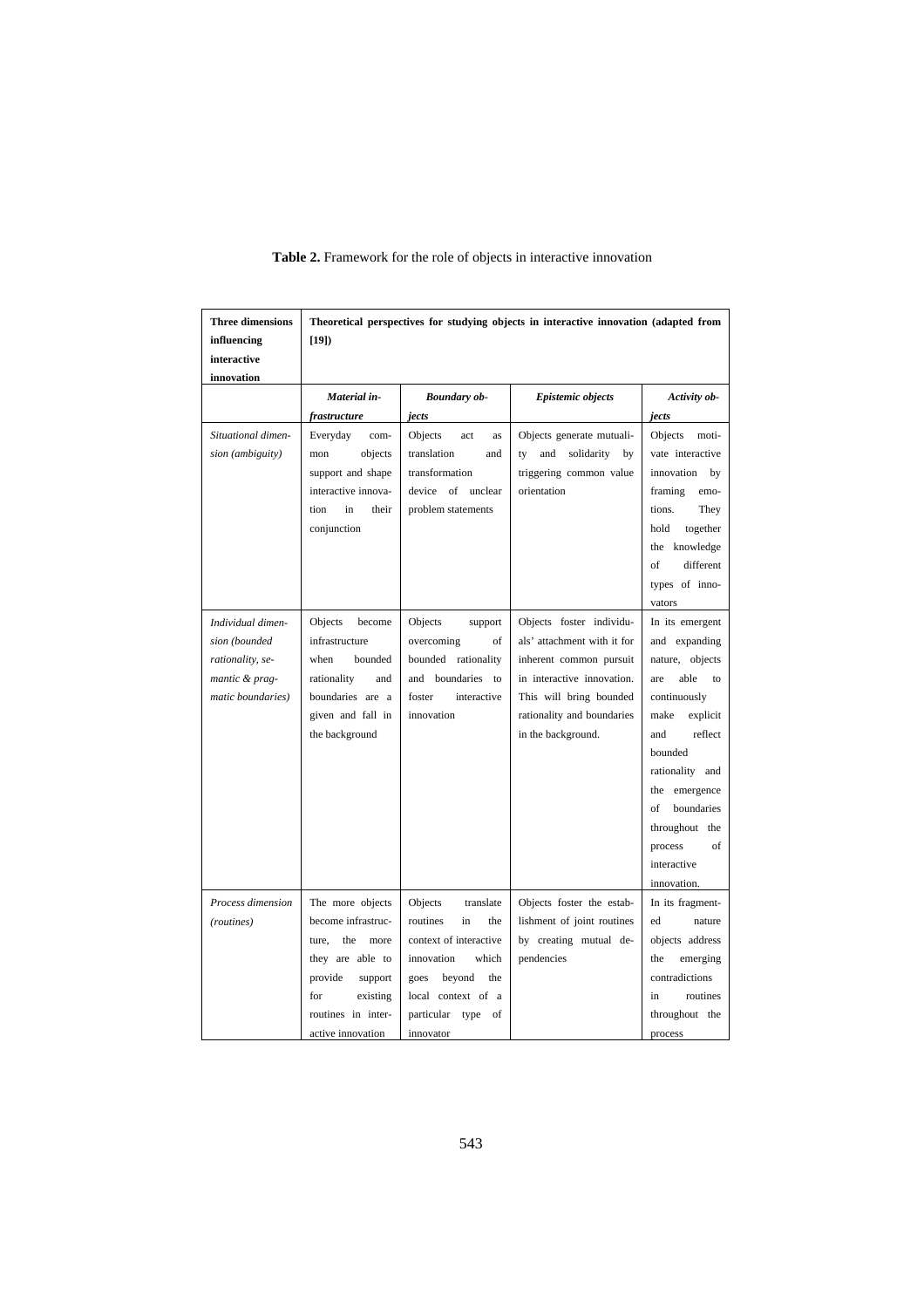In the following we will show how this framework has been applied while designing the project setting of the IP Industry Base (IPIB, [34]). We will highlight what role a) the IP-Industry Base itself and b) distinct mechanisms integrated in the platform play as objects to foster interactive innovation among the involved three types of innovators. Thereby we will provide initial hints what needs to be considered if one wants to consciously develop objects to foster interactive innovation in the context of highly innovative software development projects.

# **3 Objects in Interactive Innovation: Lessons Learned from Designing the IP Industry Base Project**

#### **3.1 Interactive Innovation in the IP Industry Base Project**

The IPIB is a continuously changing, open-end result project. It aims to invent new methods and approaches in the field of data-driven competitive intelligence. Hence, the IPIB is under permanent revision in order to search, select and implement new and promising ideas, features and usage scenarios. The main target user group of the IPIB are on the one hand professionals in technology companies engaged in the IPR management, an on the other hand executives in the IP service industry which are engaged in the strategic business development of their company.

The IPIB project is managed by one of the authors and realized by an internal research and development team, i.e. the core inside innovators. The team is heterogeneous in terms of professional backgrounds - ranging from software development, over economics, law to intellectual property management – as well in terms of experiences – ranging from students to senior researchers. However, given the highly interdisciplinary nature of the project, the project manager has decided to design the project as an interactive innovation ecosystem, which should involve the three types of innovators to search, select and implement new ideas. Thus, the core inside innovators of the IPIB project actively promote the project in the research institute to include the peripheral inside innovators, i.e. all employees of the institute. Furthermore, people from the user groups as well as close members of specific research communities, i.e. outside innovators, are included as early as possible in the innovation process.

#### **3.2 Role of Objects in Interactive Innovation within the IPIB Project**

Building on our framework as presented in Table 2 we will now turn to discuss how this framework has been used to design the IPIB project for interactive innovation. In the following we show how different needs of the innovators (i.e. expressed by the situational, individual and process dimensions of interactive innovation) were translated into objects' requirements. A summary of how this is has been done can be found in table 3.

**Material infrastructure in the innovation process of the IPIB project.** The main material infrastructure within the whole development and innovation process of the IPIB is an issue-tracking project management system (in the IPIB the open-source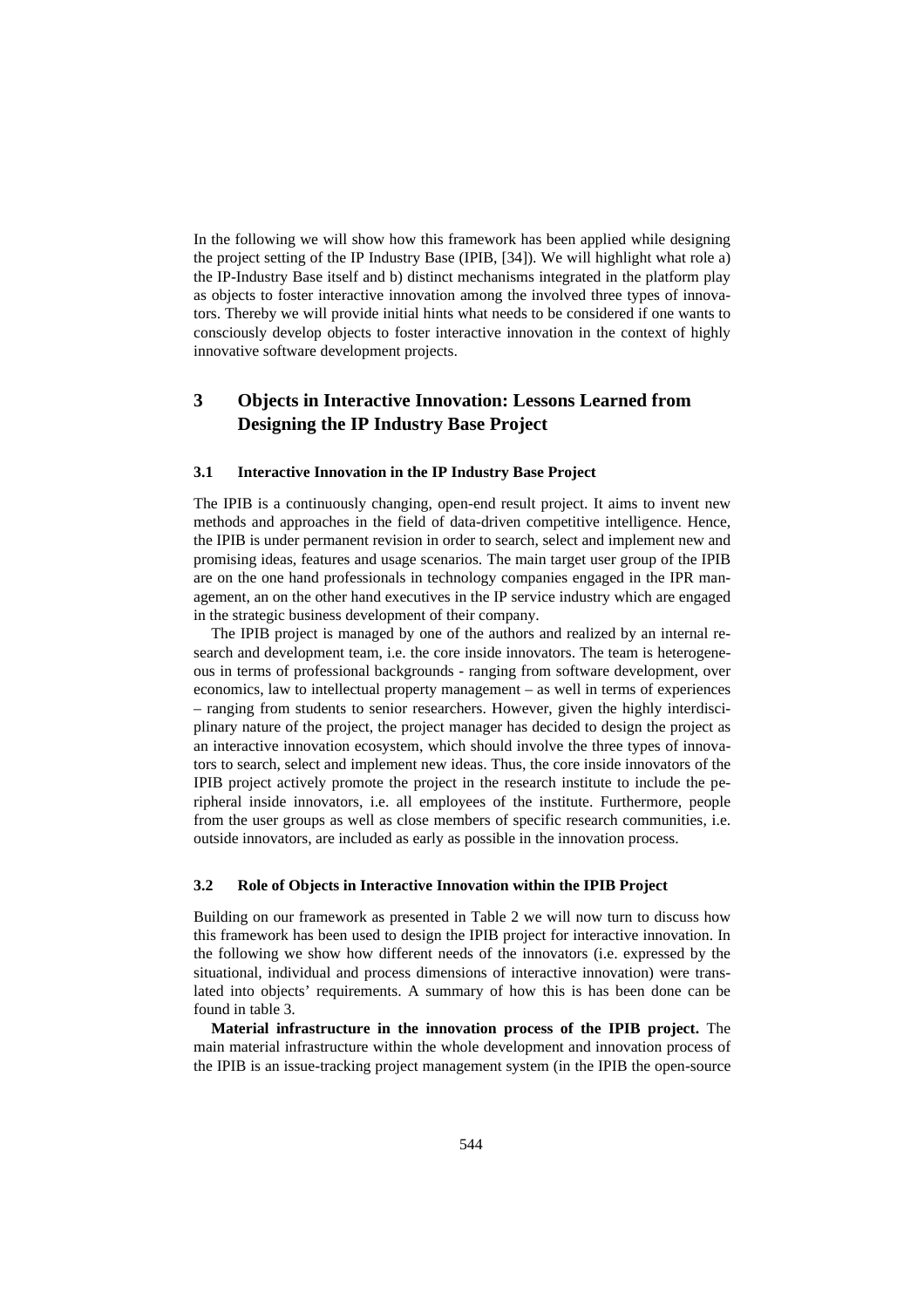solution Redmine is used). Within such a web-based system, each issue, task, decision or other "subject of conversation" is translated into a ticket. Each ticket can be assigned to different persons and can be forwarded through different workflows. Each ticket is the central point of reference for its subject of conversation: all text-based communication is recorded there, related tickets can be linked and documents (like mock-ups) can be attached. Consequently, context and history is never missing for each type of innovator being part of the communication. By providing an API, the system is open to third party applications. This allows to deeply integrate this ticketbased routine into the whole innovation ecosystem.

**Boundary objects in the innovation process of the IPIB project**. The "objects of innovation" within the IPIB are concrete details in the user interface, improved user interaction, better analysis features or other concrete implementations, which make the IPIB better. One example is the internally called "company DNA" which is a colored treemap. This visualization artifact is an integral part of the innovative user experience of the IPIB interface. To foster the interactive innovation the "company DNA" acts as boundary objects. Focused on concrete and detailed issues all types of innovators can participate in the interaction by bringing in their own perspective. The boundary objects support them to find a common language and to translate their arguments into the perspective of the other innovators.

**Epistemic objects in the innovation process of the IPIB project**. The IPIB itself acts as an epistemic object for the research institute. To date there is no concrete evidence, which kind of detailed analysis the IPIB will support in three years. Within the interactive innovation process itself these emergent methods are shaped and will be implemented in the database. The IPIB allows the three types of innovators to exceed together the existing borders and to find innovative approaches. The core inside innovators do actively engage a vital discussion with the peripheral and the outside innovators. They realize short release cycles and communicate all changes directly to all stakeholders, by stimulating direct feedback. Furthermore, the IPIB is presented to the peripheral and outside innovators at early stages of the development, to integrate their feedback in the innovation process.

**Activity objects in the innovation process of the IPIB project.** From this perspective the IPIB allows the three types of innovators to motivate their interaction as well as to reveal their semantic and pragmatic borders. The IPIB itself and some parts of it are the object for all types of innovators, which enables them to actively reduce the impermeability of the borders among them. One example is the "company DNA" described above. This visualization artifact was designed by the software engineers in the core innovator team. Each time the IPIB is discussed with peripheral innovators, the idea of the company DNA is under debate. These discussions help the core innovators to better understand the perspectives and the needs of the non-engineers. Hence, the company DNA does not only act as boundary object – where the stakeholders discuss ideas for the improvement of this visualization. In its role as activity object it always motivates for deeper discussions which enables to reveal the semantic and pragmatic boundaries between all stakeholders in the innovation ecosystem.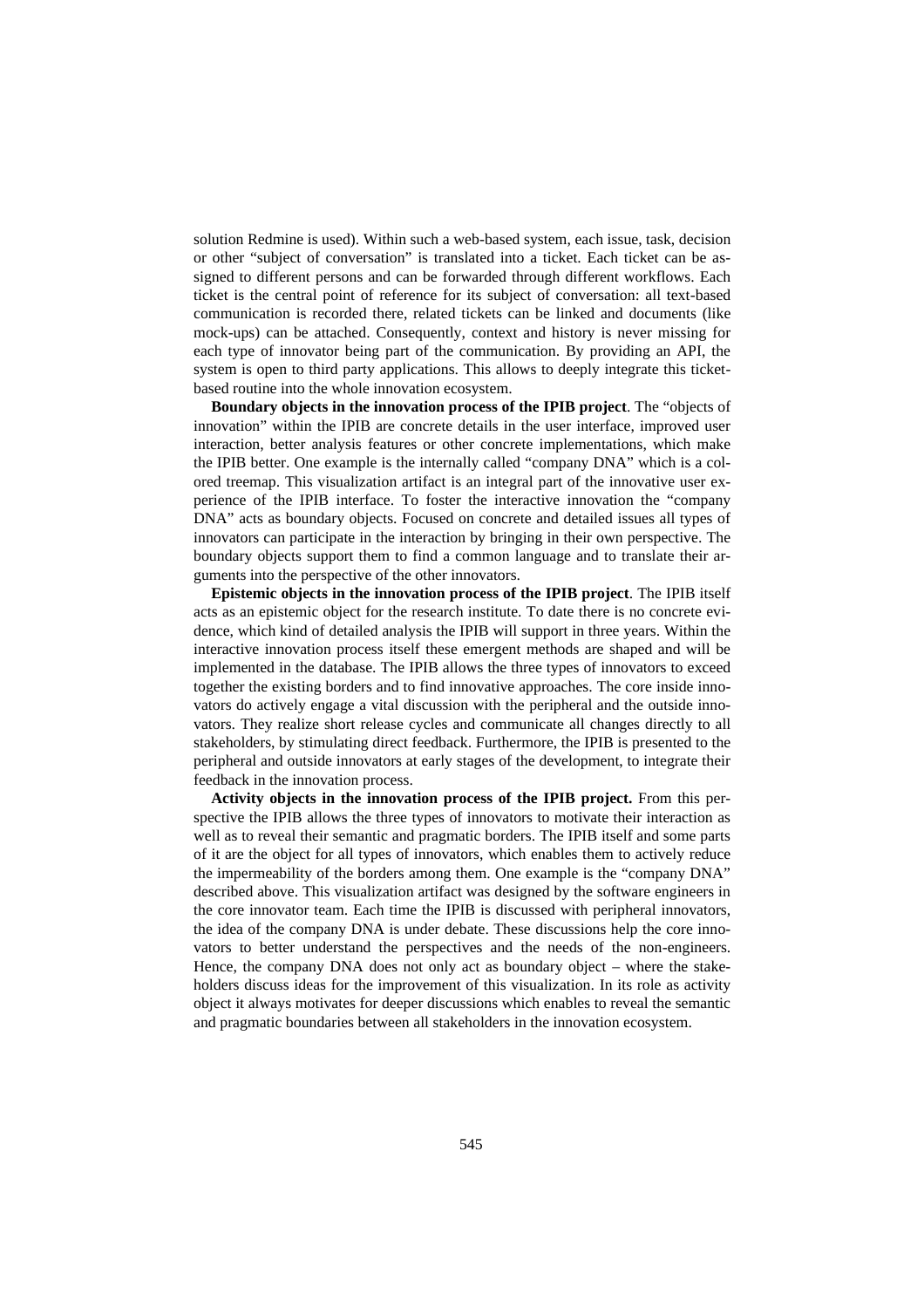| Innova-    | Translation of innovators' needs into object requirements |                                |                                      |                                                           |                            |  |
|------------|-----------------------------------------------------------|--------------------------------|--------------------------------------|-----------------------------------------------------------|----------------------------|--|
| tors'      |                                                           |                                |                                      |                                                           |                            |  |
| needs      |                                                           |                                |                                      |                                                           |                            |  |
|            | Material infrastructure                                   | <b>Boundary</b> objects        |                                      | Epistemic objects                                         | Activity objects           |  |
|            | (ticket-based communica-                                  | ("objects of innovation" in    |                                      | (the IPIB itself)                                         | (the IPIB itself)          |  |
|            | tion)                                                     | IPIB)                          |                                      |                                                           |                            |  |
| Situa-     | The tickets are the central                               | The concrete "objects of       |                                      | It is communicated to all                                 | The IPIB itself shows to   |  |
| tional     | point of reference and                                    | innovation" (artifacts) in the |                                      | types of innovators that the                              | all three types of innova- |  |
| dimen-     | documentation for each                                    | IPIB act as translation and    |                                      | IPIB is an open-end project                               | tors the differences of    |  |
| sion       | subject of conversation;                                  | transformation<br>device       | of                                   | which intends to find new                                 | their perspectives and     |  |
| (ambi-     | hence<br>the<br>ambiguity                                 | unclear problem statements     |                                      | ways of analyzing the IP                                  | perceptions. Communi-      |  |
| guity)     | reducing<br>context<br>and                                | given by a particular type of  |                                      | service market. This makes                                | cation about the IPIB      |  |
|            | history is never missing                                  | innovator; a common lan-       |                                      | the IPIB to an epistemic                                  | motivates the interactive  |  |
|            | for each stakeholder.                                     | guage and shared conceptual-   |                                      | object within the innova-                                 | innovation.                |  |
|            |                                                           | ization appears.               |                                      | tion project.                                             |                            |  |
| Individ-   | By the deep integration of                                | The "objects of innovation"    |                                      | The IPIB project setting                                  | Given the emergent and     |  |
| ual        | the ticketing system in the                               | support the distinct types of  |                                      | stimulates each involved                                  | expanding nature of the    |  |
| dimen-     | innovation ecosystem the                                  | innovators to translate their  |                                      | innovator to bring in new                                 | IPIB, it continuously      |  |
| sion       | pragmatic boundaries are                                  | ideas and requirements by      |                                      | and emergent ideas or                                     | creates challenges for     |  |
| $(bound -$ | reduced. Whenever a user                                  | using the common language      |                                      | methods to be implement-                                  | each innovator with any    |  |
| ed         | interacts with the IPIB a                                 | and shared conceptualization.  |                                      | ed. Thereby, it contributes                               | background,<br>from        |  |
| ration-    | ticket-based conversation                                 |                                | For example, the existence of        |                                                           | software engineering to    |  |
| ality,     | can be started with one                                   | the "company DNA" helps        |                                      | and pragmatic boundaries                                  | law.<br>Each<br>innovator  |  |
| seman-     | click in a convenient and                                 | outside innovator to express   |                                      | among the involved types                                  | participating in the IPIB  |  |
| tic &      | familiar way which is                                     | their ideas for improvements.  |                                      | of innovators and reduces                                 | project setting is stimu-  |  |
| prag-      | proposed to significantly                                 |                                |                                      | the bounded rationality of                                | lated to actively work on  |  |
| matic      | decrease<br>pragmatic                                     |                                |                                      | the<br>involved<br>types of                               | research issues in its own |  |
| bounda-    | boundaries for participa-                                 |                                |                                      | innovators.                                               | discipline.                |  |
| ries)      | tion.                                                     |                                |                                      |                                                           |                            |  |
| Innova-    |                                                           |                                |                                      | Translation of innovators' needs into object requirements |                            |  |
| tors'      |                                                           |                                |                                      |                                                           |                            |  |
| needs      |                                                           |                                |                                      |                                                           |                            |  |
| Process    | The ticketing system                                      | By actively involving all      |                                      | The ticketing system allows all                           | For revealing the current  |  |
| dimen-     | promotes a standardized                                   | three types of innovators      | three types of innovators to conven- |                                                           | limitations and borders    |  |
| sion       | and uniform pattern of                                    | along<br>the<br>iterative      |                                      | iently report sudden inspirations                         | of the IPIB also on-site   |  |
| (routines) | interaction<br>(routine),                                 | improvements of<br>the         |                                      | and ideas into the innovation                             | meetings or other face-    |  |
|            | which easily integrates                                   | "objects of innovation" a      |                                      | ecosystem; and to discuss it with                         | to-face communications     |  |
|            | peripheral inside<br>the                                  | shared practice (routine)      |                                      | the other innovators. A permanent                         | (with the support of the   |  |
|            | and the outside innova-                                   | is established.                |                                      | and ubiquitous conversation about                         | clickable IPIB prototype)  |  |
|            | tors in the work of the                                   |                                |                                      | the future of the IPIB establishes as                     | are set-up as routine.     |  |
|            | core inside innovators                                    |                                | routine.                             |                                                           |                            |  |

# **Table 3.** Designing the IPIB project for interactive innovation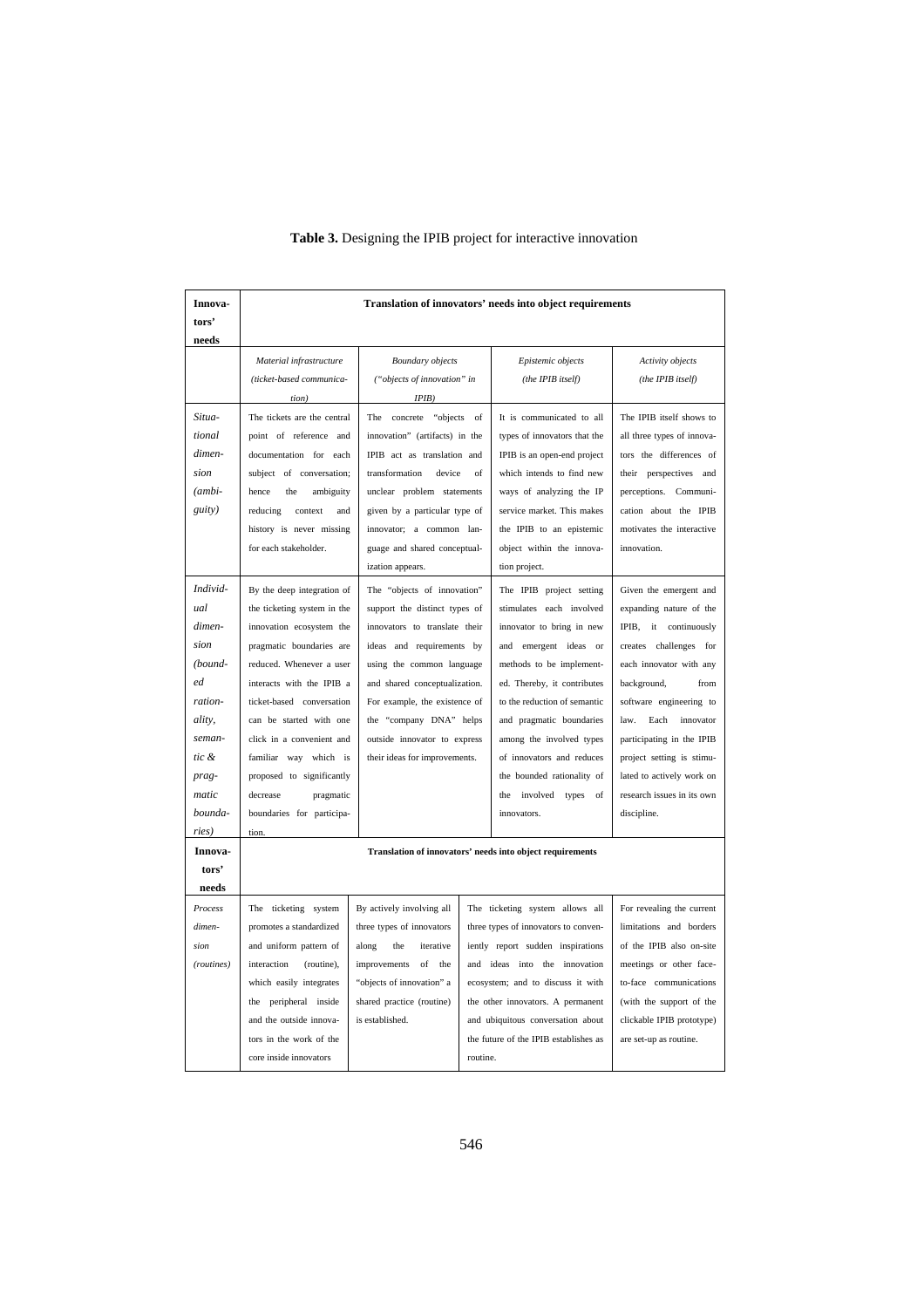## **4 Discussion & Conclusion**

The purpose of this paper is to understand the role of objects in interactive innovation, i.e. interaction for innovation among core inside innovators, peripheral inside innovators and outside innovators. Thereby our contribution is twofold. Our framework aims to support researchers to better understand and trace the different – and shifting – roles that objects play in interactive innovation. Building on Nicolini et al. (2012) [19] we show that a pluralistic approach to analyze the role of objects in interactive innovation is useful. In doing so, our intent has been to expand the discussion on how to enable interactive innovation. By applying our framework while designing the IPIB project setting we were able to contribute to a deeper understanding of not only "what" type of object fit best for interaction but also "when" do they fit best [19]. We show that if a distinct dimension of interactive innovation (e.g. situational dimension) is combined with a specific theoretical perspective of objects (e.g. epistemic perspective), a particular operationalization of the object, i.e. the IPIB itself or its related mechanisms is required to support the interactive innovation. It is important to emphasize the different roles that the "company DNA" or the ticket system are playing in the interactive innovation context of the IPIB project.

These findings have important implications for both information system research as well as organizational innovation research. First, experience from the practice in global requirements engineering shows that the success of software projects, which involve numbers of stakeholders with diverse backgrounds requires "even more interactive ways for communication and coordination throughout the entire project" [35]. Our research emphasizes, that these supporting mechanisms need to go beyond the usually proposed open communication, monitoring and reporting lines. We argue that the requirements of engineering settings and practices have to be refined in terms of actively establishing different objects with their diverse functions. Thus, future research may integrate the proposed framework of "object-driven interactive innovation" in different software engineering approaches.

Second, previous interaction research has emphasized that boundary objects can also be triggers for conflict in interactions (e.g. [14], [19]), in particular if they have not been adapted to the existing context of people and work practices. From a business governance perspective, this challenge becomes even more crucial in the context of the increasingly widespread company's approaches towards interactive innovation. Taken different types of innovators' perspectives and needs seriously require to provide them with appropriate support mechanisms to express their ideas and contribute to the tasks they are 'assigned' to. The developed framework is a first step in this direction. In articulating the role of objects from different theoretical perspectives, implications for the creation and implementation of successful interactive innovation are given. Future research may want to dive deeper into what is happening if the status attributed to objects by the types of innovators differs and how this is influencing the success of interactive innovation.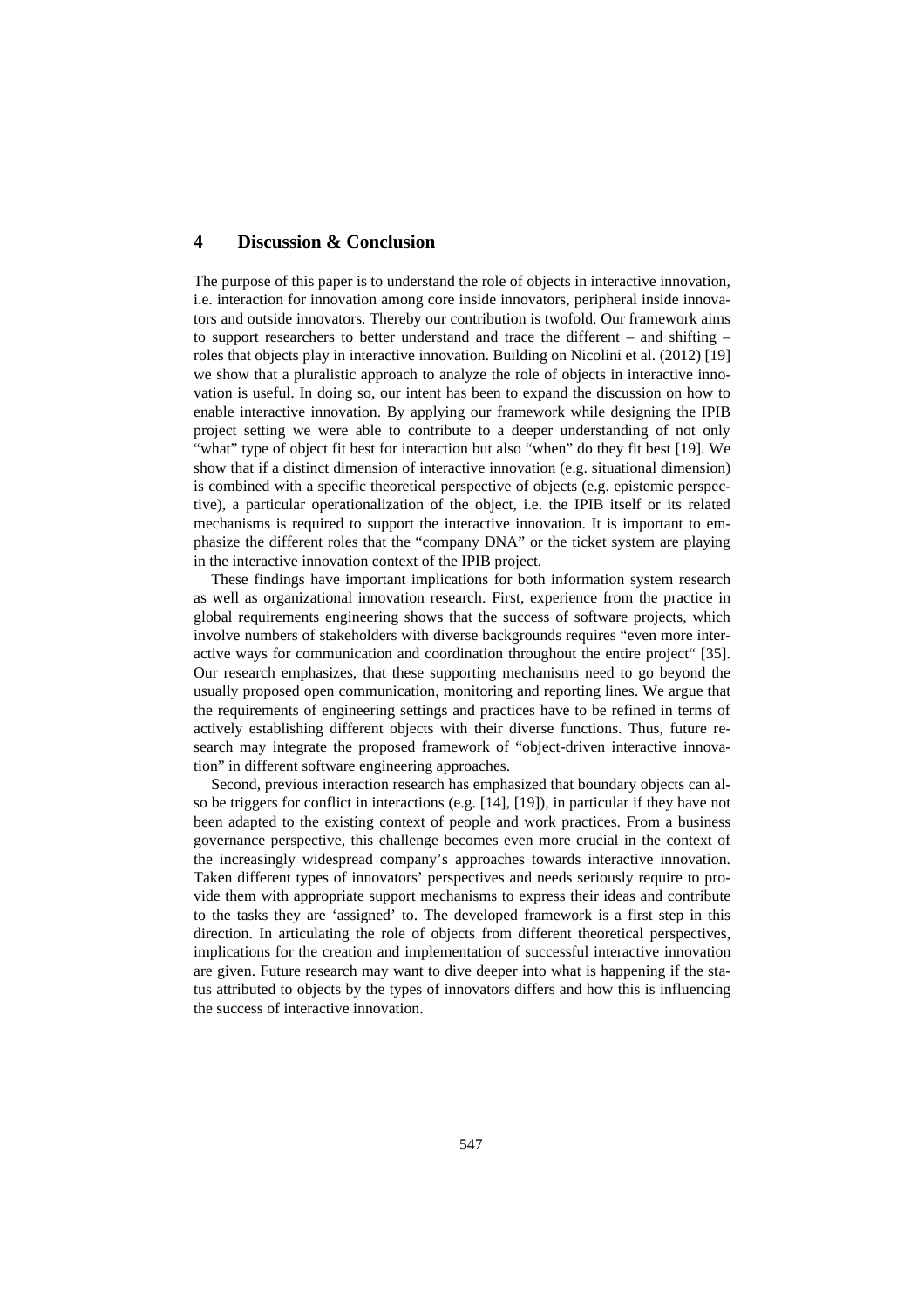## **References**

- 1. Bechky, B.A.: Sharing Meaning Across Occupational Communities: The Transformation of Understanding on a Production Floor. Organization Science, Vol. 14, 312–330 (2003)
- 2. Becker, M.C.: Organizational routines: a review of the literature. Industrial and Corporate Change, 13, 643–-678 (2004)
- 3. Boland, Jr, R.J., Tenkasi, R.V.: Perspective making and perspective taking in communities of knowing. Organization Science, Vol. 6, No. 4, 350–372 (1995)
- 4. Carlile, P.R.: Transferring, Translating, and Transforming: An Integrative Framework for Managing Knowledge Across Boundaries. Organization Science, 15, 555–568 (2004)
- 5. Cyert, R.M., March, J.G.: A Behavioral Theory of the Firm. Englewood Cliffs, NJ. (1963)
- 6. Engeström, Y.: Learning by Expanding: An Activity-Theoretical Approach to Developmental Research. Orienta Konsultit, Helsinki (1987)
- 7. Feldman, M.S., Pentland, B.T.: Reconceptualizing Organizational Routines as a Source of Flexibility and Change. Administrative Science Quarterly, 48 (1), 94-118 (2003)
- 8. Fischer G.: Understanding, fostering, and supporting cultures of participation. interactions, 18(3), 42–53 (2011)
- 9. Hodgkinson, G.P.,Sparrow, P.R.:The Competent Organization: A Psychological Analysis of the Strategic Management Process. Open University Press, Maidenhead (2002)
- 10. James,W.: Pragmatism. The American Library, New York (1907)
- 11. Kaptelinin, V., Nardi, B.A.: Acting with Technology: Activity Theory and Interaction Design. MIT Press, Cambridge (2006)
- 12. Knorr Cetina, K.: Sociality with objects. Theory, Culture Soc, 14(4) 1–30 (1997)
- 13. Latour, B.: On interobjectivity. Mind, Culture, Activity 3(4) 228–245 (1996)
- 14. Leonardi, P.M.: Why do people reject new technologies and stymie organizational changes of which they are in favor? Exploring misalignments between social interactions and materiality. Human Communication Research 35(3), 975–984 (2009)
- 15. Leont'ev, A.N.: Activity, Consciousness, and Personality. Prentice Hall, Englewood Cliffs, NJ (1978)
- 16. March, J.G., Simon, H.A.: Organizations. Oxford, England (1958)
- 17. Martin, J.: Cultures in organizations. New York: Oxford University Press (1992)
- 18. Neyer, A-K, Bullinger, A.C., Möslein, K.M.: Integrating inside and outside innovators: a sociotechnical systems perspective. R&D Management, 39(4), 410–419 (2009)
- 19. Nicolini, D., Mengis, J., Swan,J.: Understanding the Role of Objects in Cross-Disciplinary Collaboration. Organization Science, Vol. 23, No. 3, 612–629 (2012)
- 20. Okhuysen, G., Bechky, B.: Coordination in organizations: An integrative perspective. Ann. Acad. Management 3(1), 463–502 (2009)
- 21. Orlikowski, W.J.: Sociomaterial practices: Exploring technology at work. Organ. Stud. 28(9), 1435–1448 (2007)
- 22. Orlikowski, W.J.: Knowledge in Practice. Enacting a Collective Capability in Distributed Organizing. Organization Science, 13(3), 249–273 (2009)
- 23. Orton, J.D., Weick, K.E.: Loosely coupled systems: A reconceptualization. Academy of Management Review, 15, 203-223 (1990)
- 24. Rau, Ch., Neyer, A.K., Möslein, K.M.: Innovation practices and their "boundary-crossing mechanisms": A review and proposals for the future. Technology Analysis and Strategic Management, Vol. 24 (2): 181-218 (2012)
- 25. Rheinberger, H.: A reply to David Bloor: Toward a sociologyof epistemic things. Perspectives on Science 13(3), 406–410 (2005)